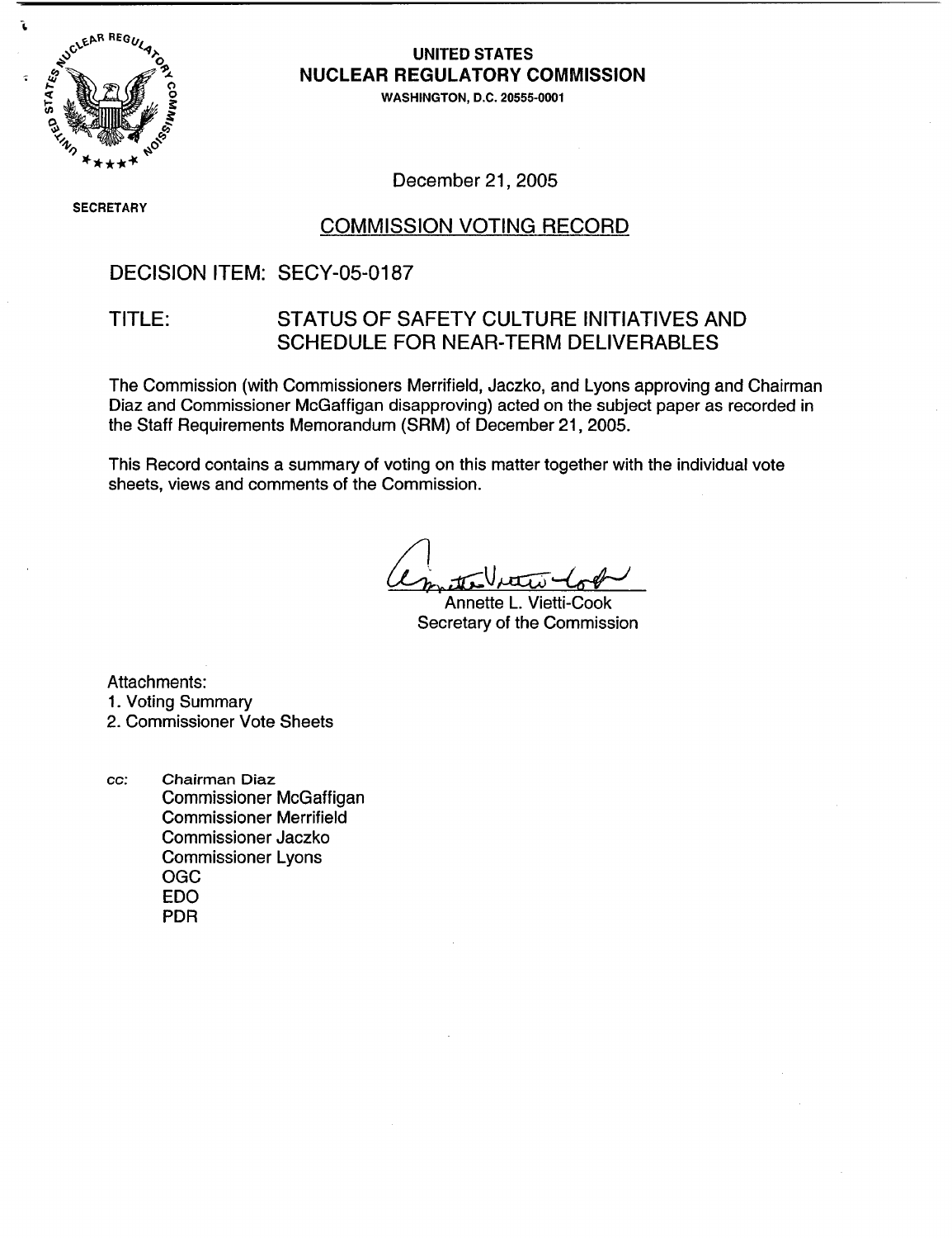# VOTING SUMMARY - SECY-05-0187

 $\mathbf{r}$ 

÷

## RECORDED VOTES

|                         | <b>NOT</b>                               |                           |             |
|-------------------------|------------------------------------------|---------------------------|-------------|
|                         | APRVD DISAPRVD ABSTAIN PARTICIP COMMENTS |                           | <b>DATE</b> |
| CHRM. DIAZ              | X                                        | $\boldsymbol{\mathsf{X}}$ | 11/29/05    |
| <b>COMR. McGAFFIGAN</b> | X                                        | X                         | 12/5/05     |
| <b>COMR. MERRIFIELD</b> | X.                                       | X                         | 11/22/05    |
| COMR. JACZKO            | X                                        | X                         | 11/16/05    |
| <b>COMR. LYONS</b>      | Χ                                        | X                         | 11/23/05    |

## COMMENT RESOLUTION

In their vote sheets, Commissioners Merrifield, Jaczko, and Lyons approved and Chairman Diaz and Commissioner McGaffigan disapproved the subject paper. Subsequently, the comments of the Commission were incorporated into the guidance to staff as reflected in the SRM issued on December 21, 2005.

 $\bar{z}$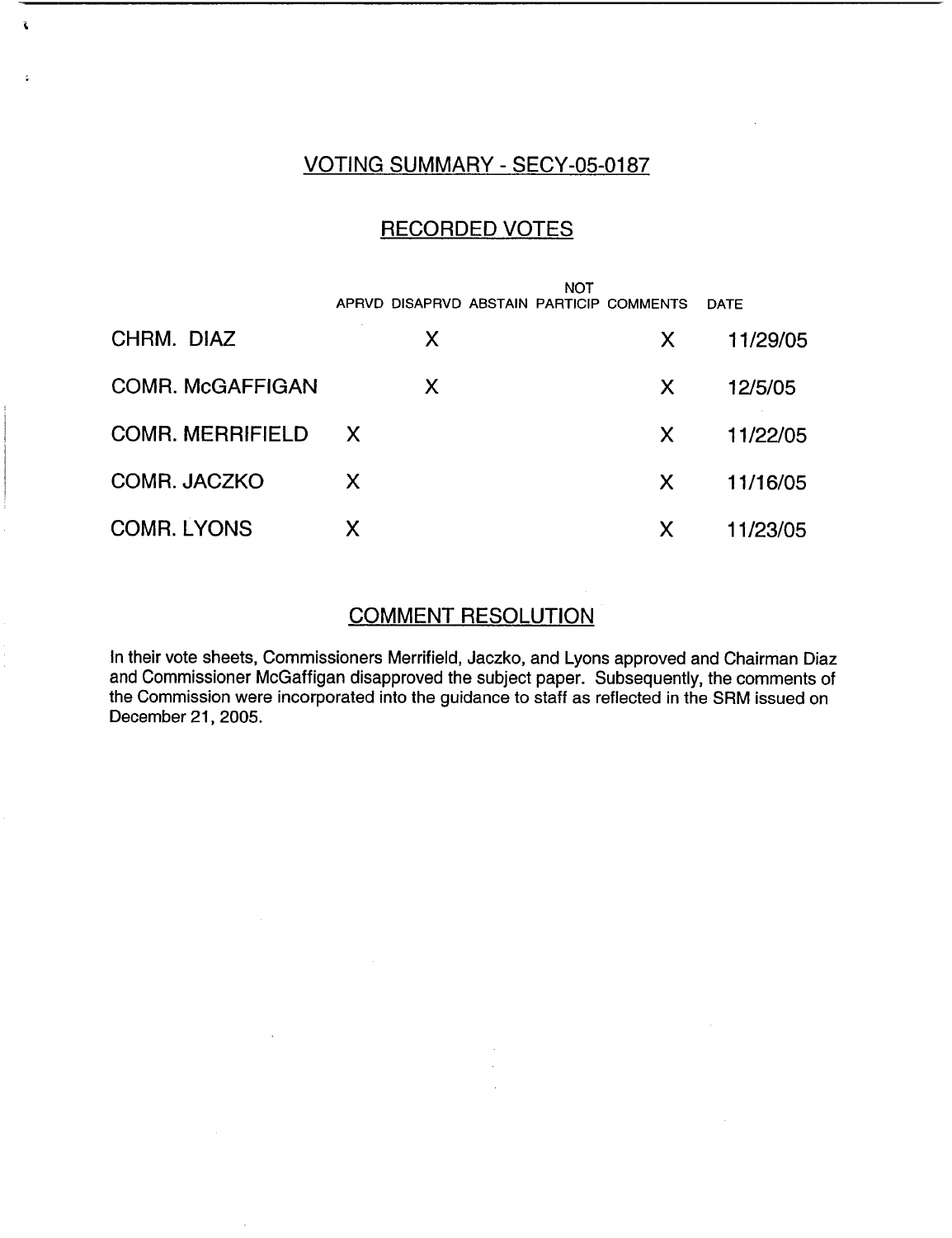# RESPONSE SHEET

- TO: Annette Vietti-Cook, Secretary
- FROM: CHAIRMAN DIAZ
- SUBJECT: **SECY-05-0187** - **STATUS OF SAFETY CULTURE INITIATIVES AND SCHEDULE FOR NEAR-TERM DELIVERABLES**

| Approved          | Disapproved $xx$ <sup>1</sup> | w/comments<br>Abstain |
|-------------------|-------------------------------|-----------------------|
| Not Participating |                               |                       |
| <b>COMMENTS:</b>  |                               |                       |

See attached comments.

 $\hat{\textbf{s}}$ 

 $\ddot{\phantom{a}}$ 

SIGNATURE \\ ) ،<br>ليم  $Nov 24.05$ **DATE** Entered on "STARS" Yes  $\nu$  No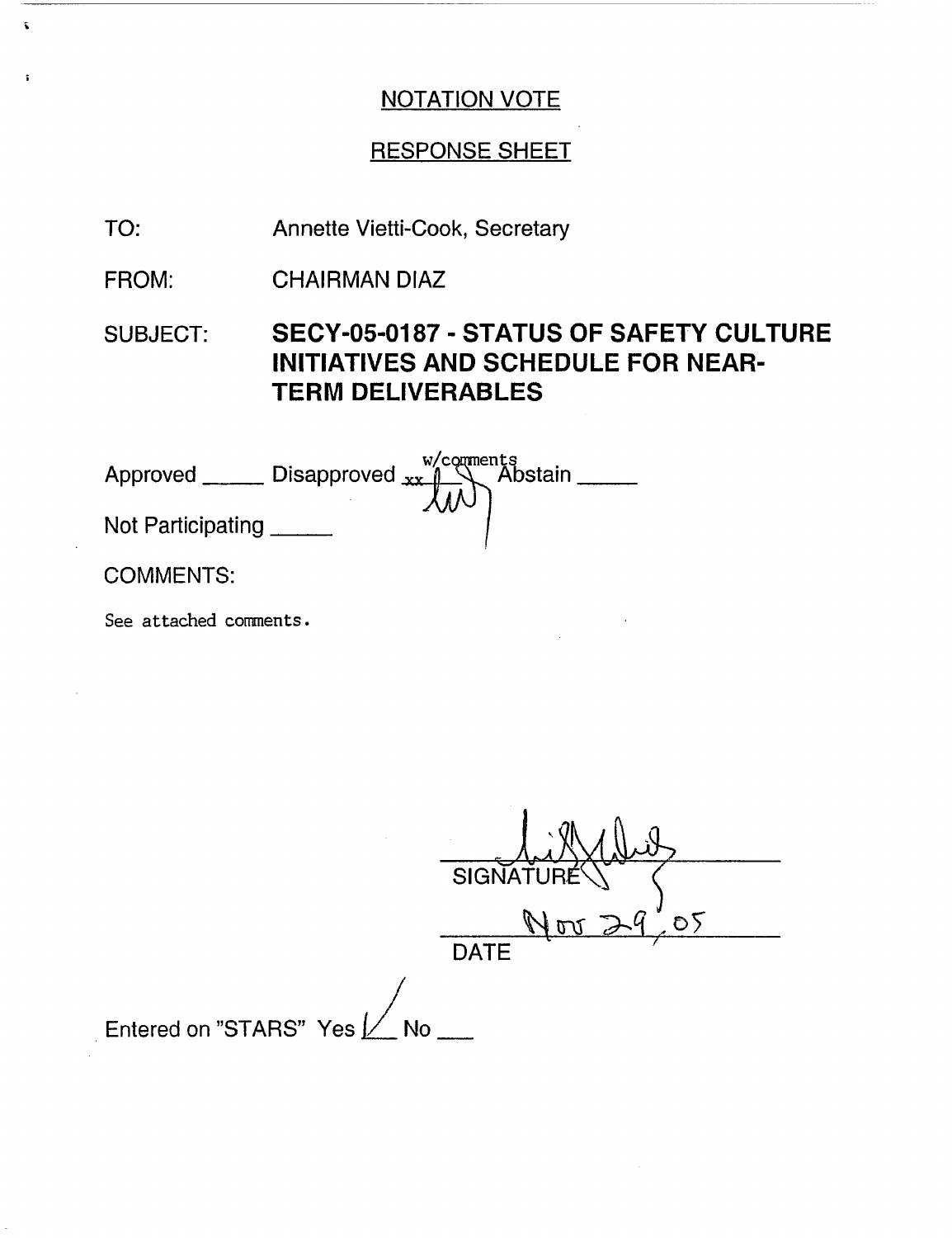### Chairman Diaz' Comments on SECY-05-0187

I disapprove the staffs recommendation to proceed with the two-phase approach described in SECY-05-0187 for addressing safety culture. I share Commissioner Merrifield's concern that the staffs plan does not meet the Commission's intent to implement timely enhancements to the reactor oversight process (ROP) treatment of cross-cutting issues to more fully address safety culture. Moreover, I believe that some of the actions described in the paper may diminish the effectiveness of the ROP by adding unpredictable and unnecessarily subjective elements to the process.

As noted in SECY-05-0187, the staff has already implemented several enhancements to the ROP to strengthen the treatment of safety culture. Going forward, the staff should complete the development of a process to determine if a plant in the degraded cornerstone column of the ROP Action Matrix should be subject to a specific safety culture review. In developing this process, the staff should consider the option of having a licensee obtain an independent assessment of safety culture at a plant that meets the threshold for a safety culture review. The staff should complete the development of this process by the Spring of 2006 and should consider stakeholder input through continued public interactions. The staff should keep the Commission fully and currently informed of the status of this activity and should brief the Commissioners' Technical Assistants on the key elements of the process before finalizing it.

Any further enhancements to the ROP to strengthen the treatment of safety culture should be identified through the ROP self-assessment process and by monitoring industry and international developments in this area. All necessary training to inspectors on the enhancements that address safety culture should be completed by the end of Fiscal Year 2006. The staff should ensure that modifications to the ROP are consistent with the regulatory principles that guided the development of the ROP, such that overall assessments of licensee performance remain transparent, understandable, objective, predictable, risk-informed and performance-based $1$   $\heartsuit$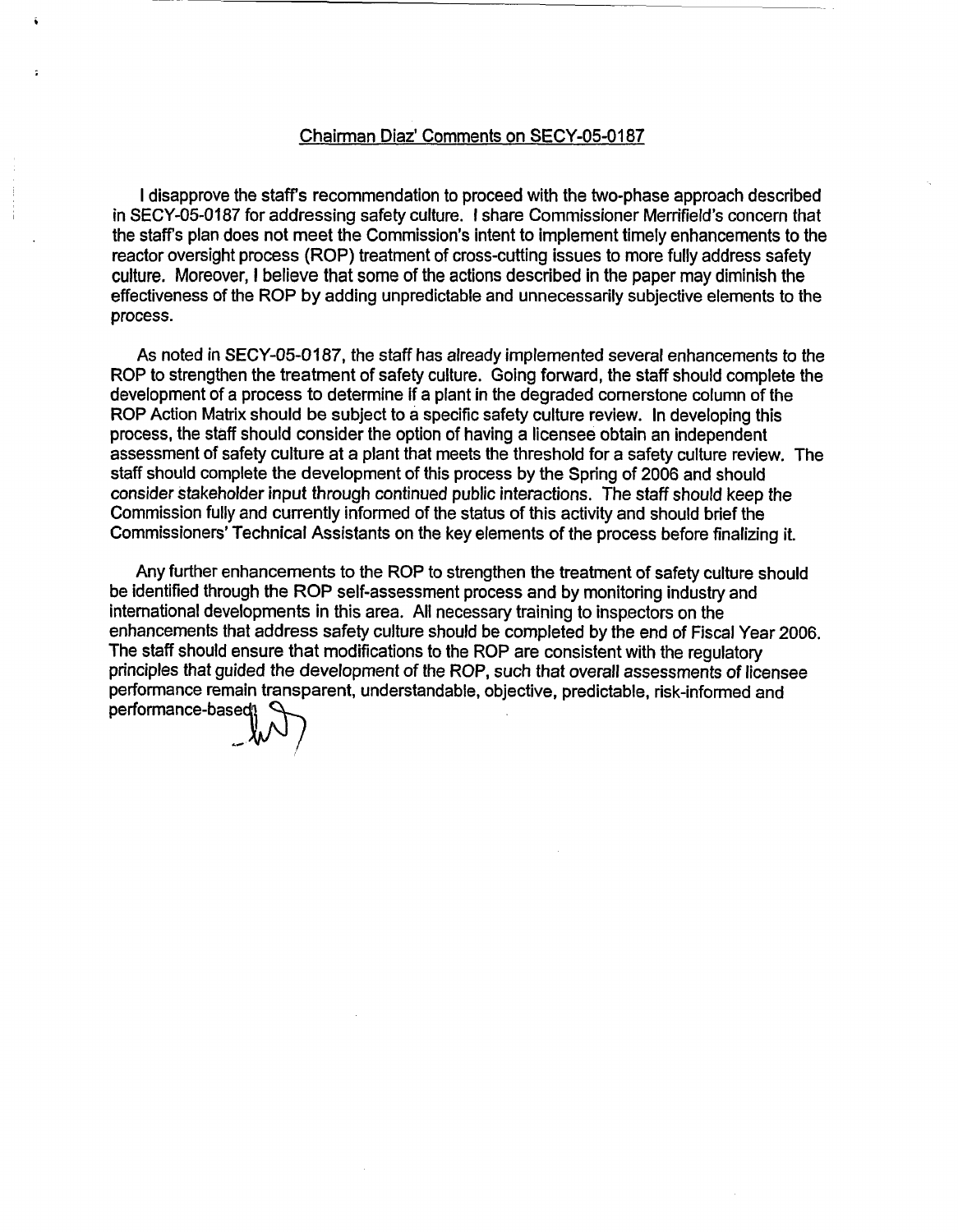# RESPONSE SHEET

- TO: Annette Vietti-Cook, Secretary
- FROM: COMMISSIONER MCGAFFIGAN
- SUBJECT: **SECY-05-0187 - STATUS OF SAFETY CULTURE INITIATIVES AND SCHEDULE FOR NEAR-TERM DELIVERABLES**

w/comment Approved Disapproved X Abstain

Not Participating

COMMENTS:

See attached comments.

**SIGNATU**  $J_{\text{c}v}$ DATE

Entered on "STARS" Yes  $K$  No \_\_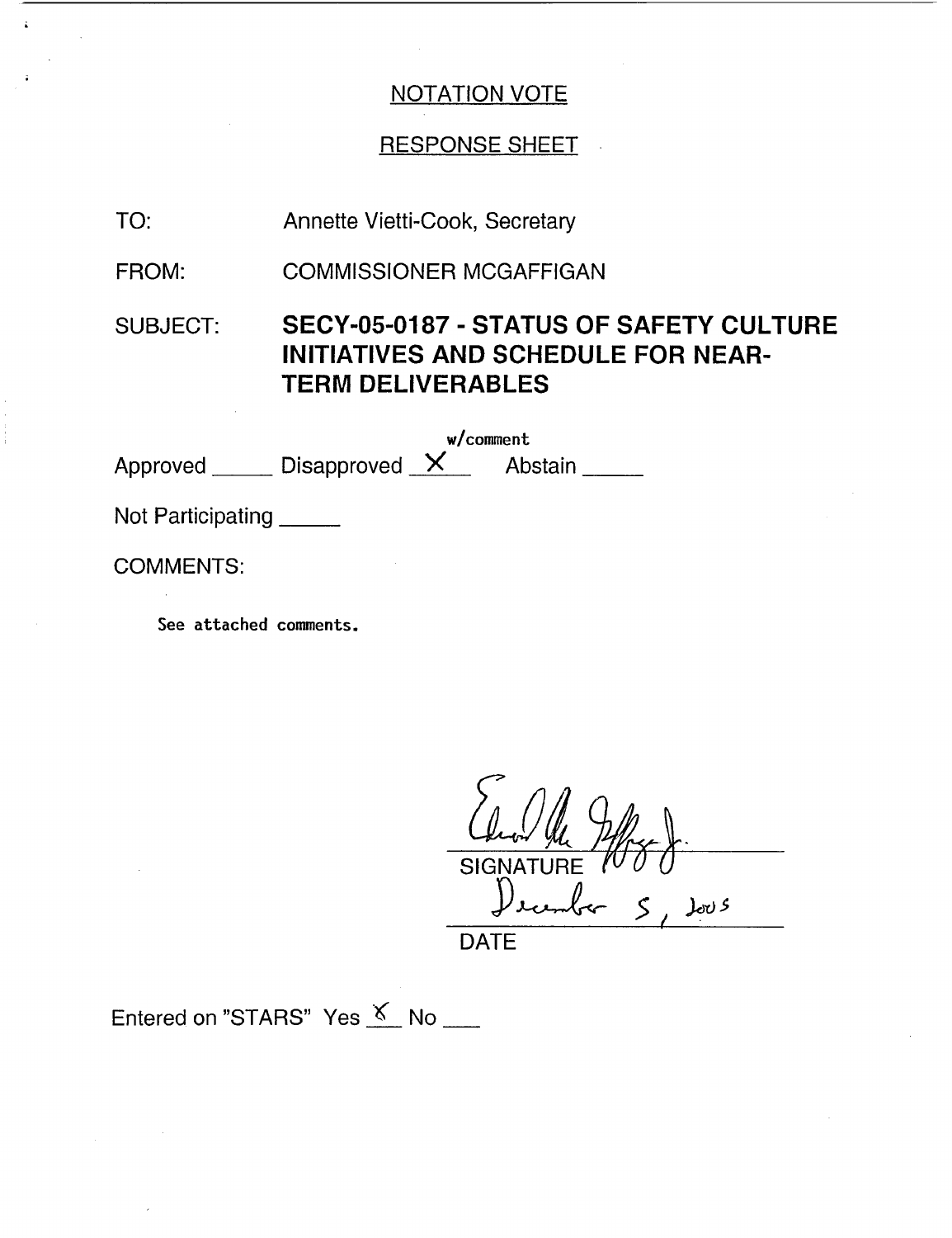### **Commissioner McGaffigan's Comments on SECY-05-0187**

I join with Chairman Diaz in disapproving the staff's recommendation to proceed with the twophase approach described in SECY-05-0187 for addressing safety culture. Similarly, I agree with Commissioner Merrifield's view that the staff's proposal is not what the Commission intended in the SRM for SECY-04-01 11, "Recommended Staff Actions Regarding Agency Guidance in the Areas of Safety Conscious Work Environment and Safety Culture." I share Chairman Diaz' concern that the proposals presented in SECY-05-0187 could introduce unnecessary subjective elements to the reactor oversight program (ROP), a program that the Commission established specifically to replace the more subjective SALP program.

Nonetheless, I am greatly heartened by the results of the NRC staff's very recent public meetings with external stakeholders on the topic of safety culture. I commend the staff both for their hard work in preparing for the meetings and also for the conduct of the meetings themselves. In particular, during the course of those meetings, a new approach ("Option G") emerged (after the rejection of options "A" through "F") which appears to me to far more closely approximate what I - and I believe the Commission - had intended in the SRM for SECY-04- 0111. For example, it more clearly reflects the graded approach that I believe to be important as it limits actions for plants in the degraded cornerstone column to inspection elements aimed at determining if safety culture problems were drivers of performance problems. I recognize that "Option G" may well not be the final product, and I urge all stakeholders to remain engaged and to work their way through as much of the alphabet as might be necessary in their efforts to achieve a consensus approach.

The staff should continue to interact with external stakeholders, including potentially sharing draft inspection and other implementing procedures, and provide status or make recommendations to the Commission by May 15, 2006.

 $\int M\int z$  12/5/05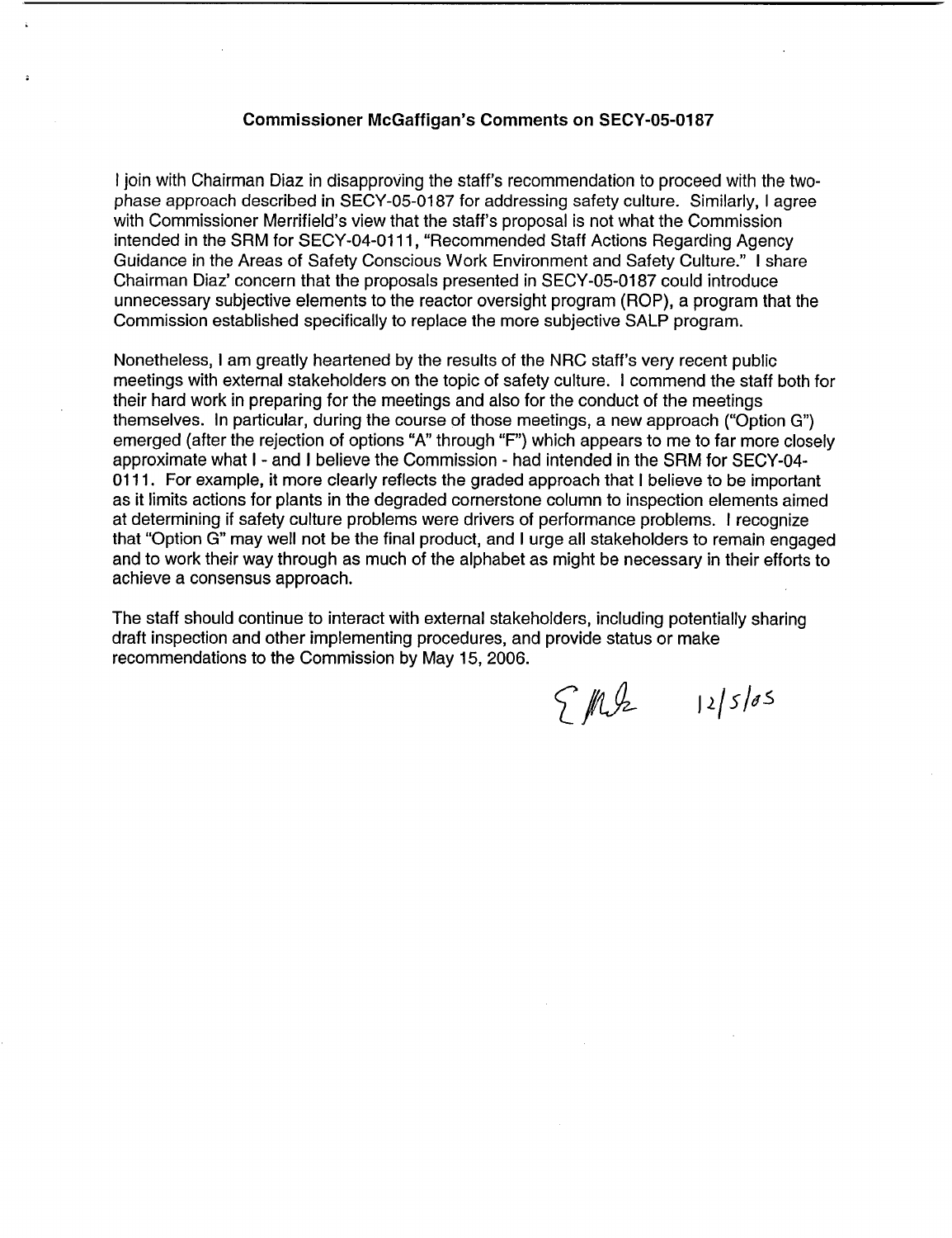# RESPONSE SHEET

TO: Annette Vietti-Cook, Secretary

FROM: COMMISSIONER MERRIFIELD

SUBJECT: **SECY-05-0187** - **STATUS OF SAFETY CULTURE INITIATIVES AND SCHEDULE FOR NEAR-TERM DELIVERABLES**

Approved <u>V</u> Disapproved Abstain Not Participating COMMENTS: See arrach coments.

| SIGNATURE   |
|-------------|
| $u/$ 22/05  |
| <b>DATE</b> |

Entered on "STARS" Yes  $\angle$  No \_\_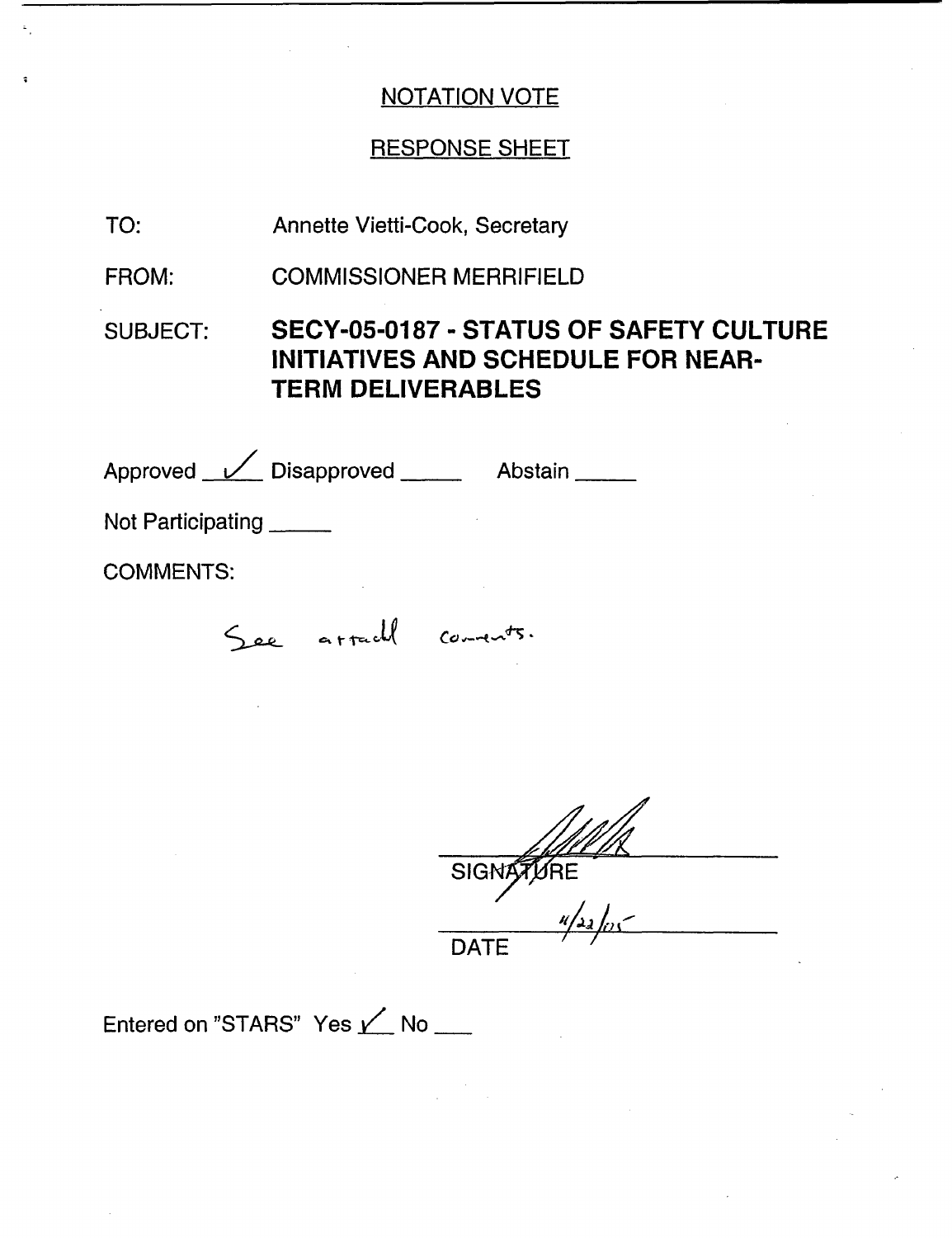### Commissioner Merrifield's Vote on **SECY-05-0187**

#### **Status of Safety Culture Initiatives and Schedule for Near-Term Deliverables**

I appreciate that the staff has expended considerable effort to develop a plan to address safety culture issues in accordance with SRM-SECY-04-01 11, "Recommended Staff Actions Regarding Agency Guidance in the Areas of Safety Conscious Work Environment and Safety Culture." In response to the SRM, the staff issued the guidance document on safety conscious work environment (RIS-2005-18), and continues to monitor industry and international developments in the area of safety culture. However, I am concerned that the proposed twophase response plan laid out in SECY-05-0187 does not meet the Commission's intent to enhance the reactor oversight process (ROP) treatment of cross-cutting issues to more fully address safety culture in a timely manner.

SRM-SECY-04-0111 states in part:

**The staff should consider including enhanced problem identification and resolution initiatives as part of this effort. Most important, the staff should ensure** that the inspectors are properly trained in the area of Safety Culture. The **staff should consider developing an enhanced training program for its inspectors and resident inspectors on Safety Culture that uses both insights from INPO's work in this area and Insights from the international community. The staff should consider if the cross-cutting issues** in **the enhanced ROP treatment may be more appropriately labeled Safety Management rather than Safety Culture. In making any changes, the staff should follow the established processes for revising the ROP,** in **particular the process for involving stakeholders.**

**As** a **further enhancement to the ROP, the staff should include as part of its enhanced inspection activities for plants** in **the Degraded Cornerstone Column (referred to as Column Three) of the ROP Action Matrix, a determination of the need for a specific evaluation of the licensees Safety Culture.** The **staff should Interact with our stakeholders to develop a process for making the determination and conducting the evaluation. The staff's methodology for using the treatment of cross-cutting issues to more fully address Safety Culture should require a specific determination for plants in the Degraded Cornerstone Column.**

When the SRM was issued on August 30, 2004, it was not the Commission's intent to embark on a multi-year project to introduce safety culture attributes into the ROP. I believed then, as I do now, that incremental improvements can be made to the treatment of cross-cutting issues in the already successful ROP which can help the staff identify signs of degrading licensee performance before a significant operational event occurs. In fact, the staff has already made several enhancements to the ROP in response to the Davis Besse Lessons Learned Task Force, as noted in Attachment 1 of SECY-05-0187, that take us well down the road toward addressing this issue. The staff should build on those accomplishments by continuing to engage stakeholders to identify if further improvements are necessary to more fully address licensee safety culture.

I understand the staff has been meeting with stakeholders on a monthly basis to discuss attributes of a strong safety culture, and how the NRC can best monitor licensee safety culture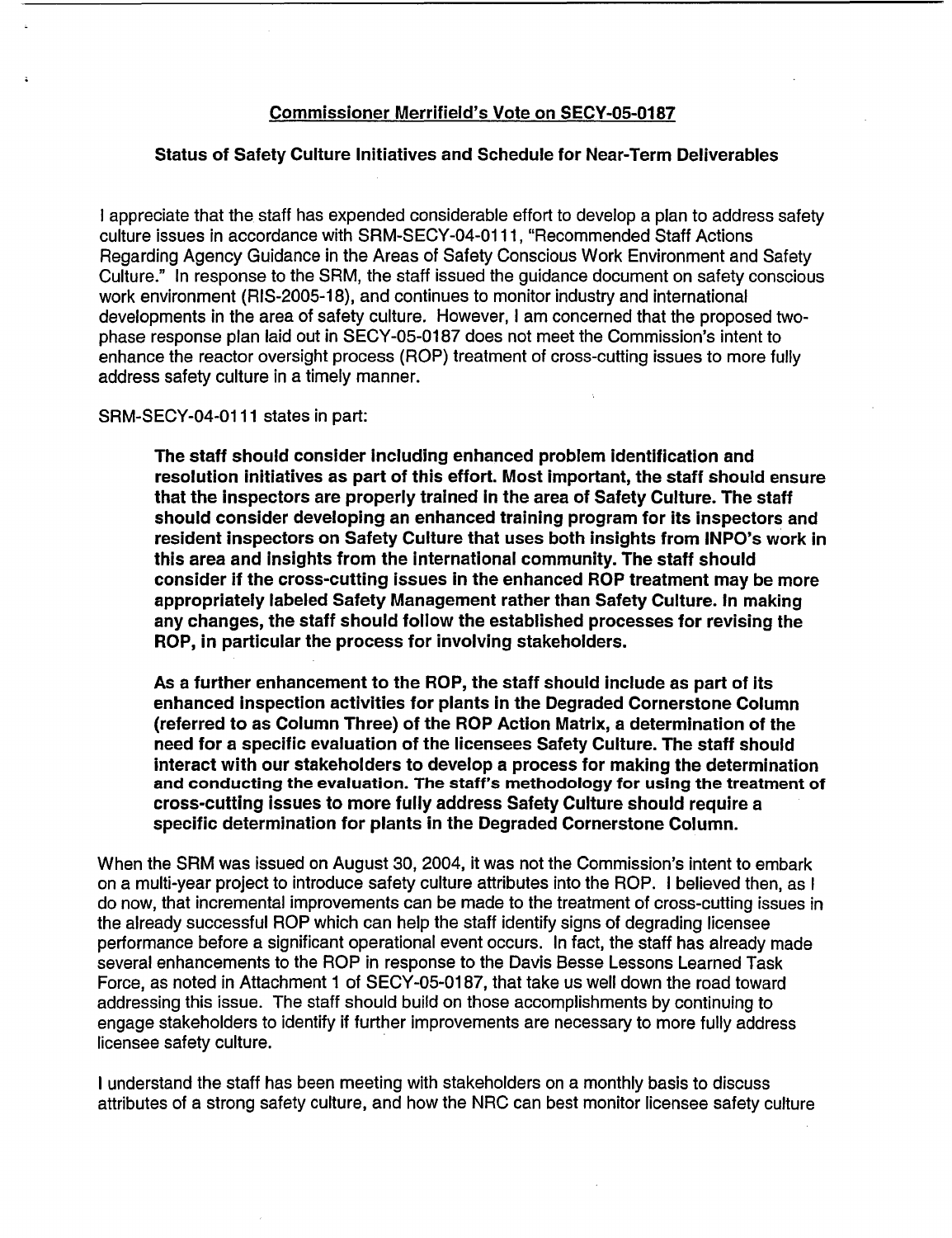through the ROP. I encourage such stakeholder involvement, and hope that these efforts can create convergence on a useful approach to address this issue. The staff plans on holding a two-day meeting on November 29-30, 2005, to discuss potential changes to the ROP and hear proposals from the industry and public interest groups. I commend the staff for these interactions and I believe this is exactly what the Commission had in mind when directing the staff to involve stakeholders in the process. The staff should interact with stakeholders to develop a process for determining if an evaluation of licensee Safety Culture is warranted when a plant falls into the Degraded Cornerstone Column (Column 3) of the ROP Action Matrix, and how such an evaluation should be conducted.

Using the input provided by the stakeholders, I believe it is possible for the staff to determine what, if any, additional ROP enhancements are warranted, revise the ROP accordingly, and provide a schedule for training the inspectors on Safety Culture by Spring 2006. Inspector training should be completed as soon as practicable, but no later than the end of FY 2006.

<u>:1/////</u><br><sub>:1/23</sub>/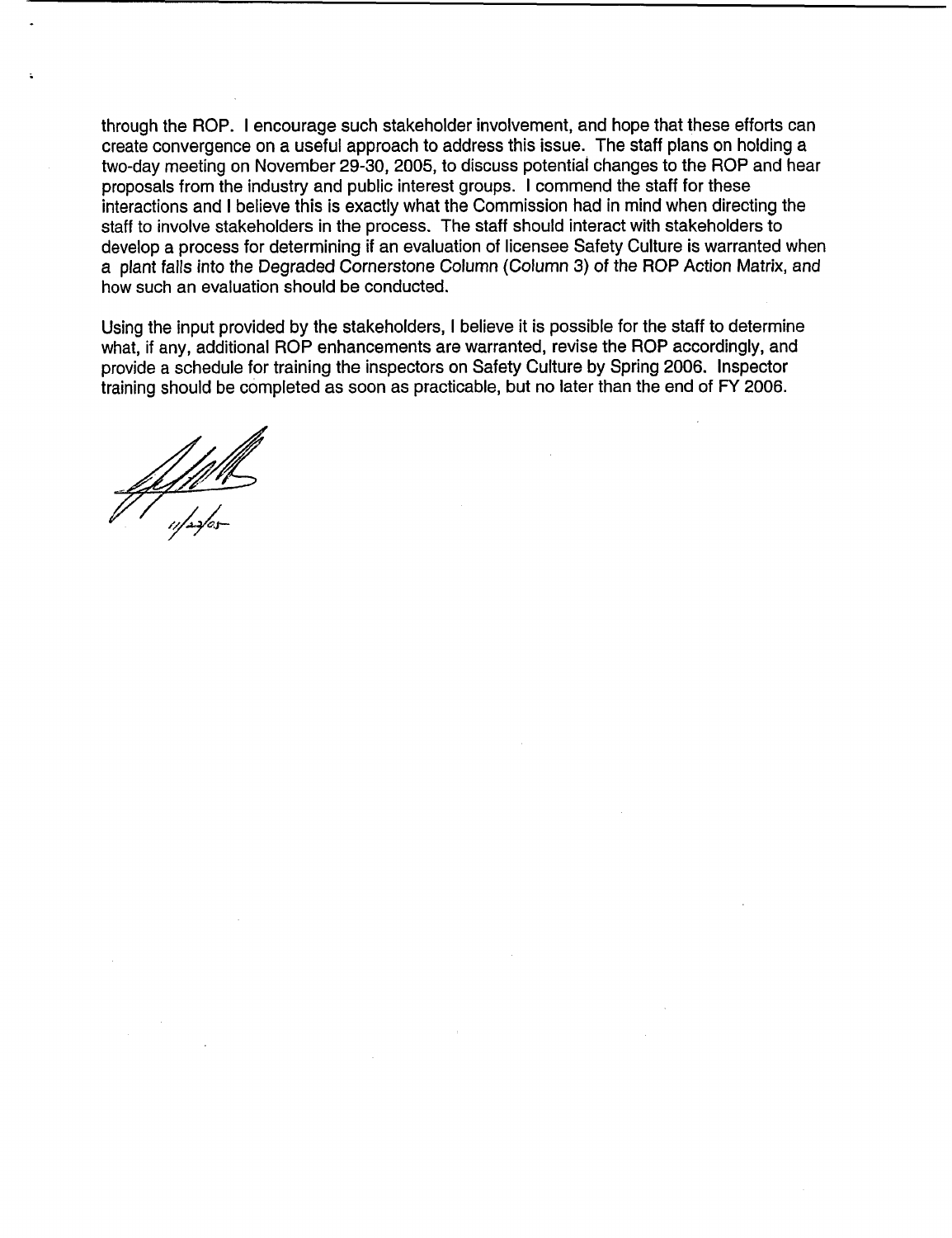## RESPONSE SHEET

- TO: Annette Vietti-Cook, Secretary
- FROM: **COMMISSIONER JACZKO**

## SUBJECT: SECY-05-0187 - STATUS OF SAFETY CULTURE INITIATIVES AND SCHEDULE FOR NEAR-TERM DELIVERABLES

Approved\_\_**X**\_\_\_ Disapproved \_\_\_\_\_\_\_\_ Abstain

Not Participating

COMMENTS: See attached comments.

i **SIGNATURE** 

 $411/6$  to  $\overline{ }$ DATE  $\frac{1}{1}$ 

Entered on "STARS" Yes **X** No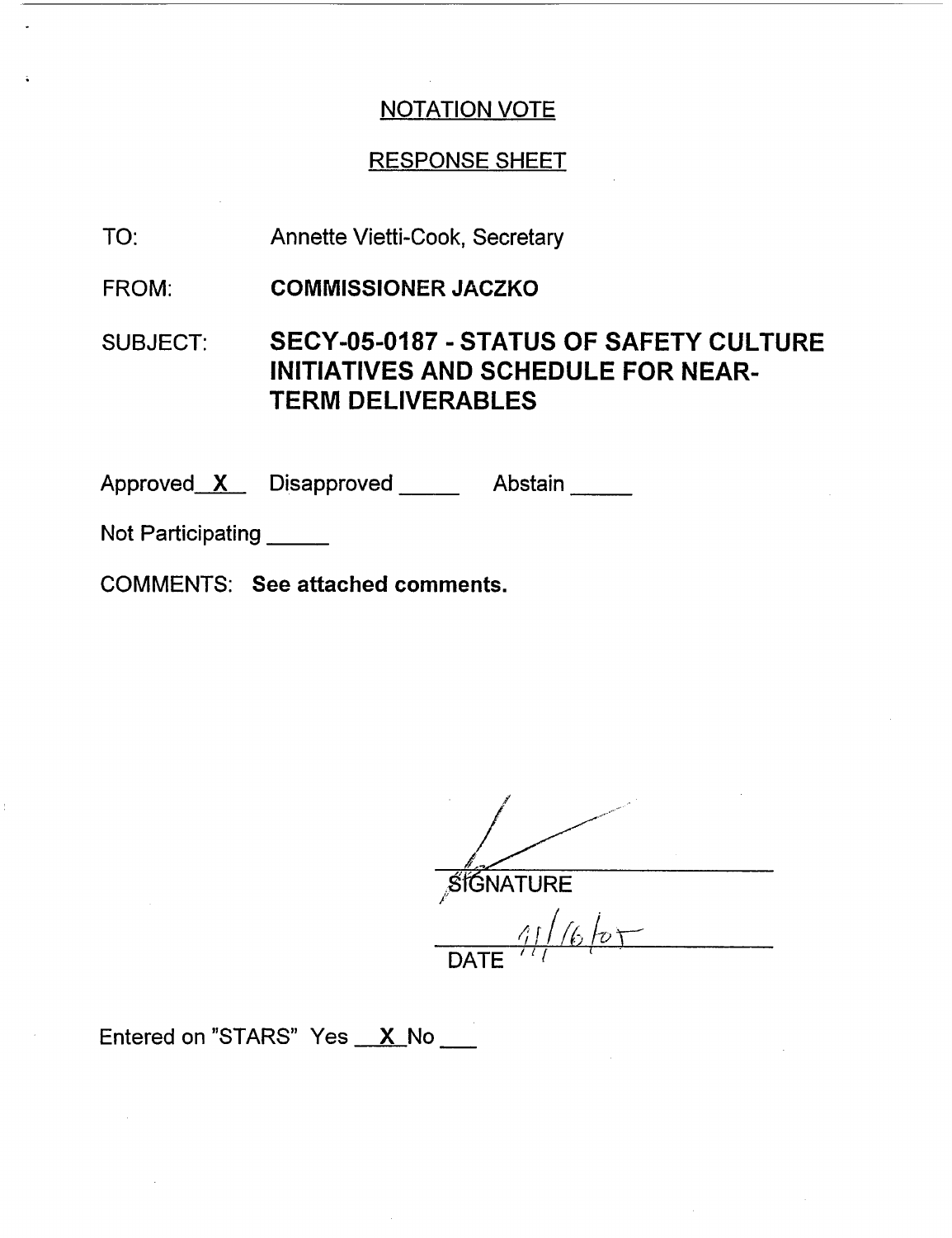### **Commissioner Jaczko Comments on SECY-05-0187 Status of Safety Culture Initiatives and Schedule for Near-Term Deliverables**

I support the effort the staff is taking to develop a formal safety culture program and find it responsive to the direction provided to the staff in the August 30, 2004 SRM in response to SECY-04-0111, "Recommended Staff Action Regarding Agency Guidance in the Areas of Safety Conscious Work Environment and Safety Culture." The staff should continue its efforts to provide the required program elements identified as Phase 1 in SECY-05-0187 by March 2006.

Assessing safety culture is a crucial and complicated undertaking. The staff should proceed with the November 29, 2005 public meeting with stakeholders and be receptive to stakeholder recommendations as they continue to develop an effective safety culture program. The staff's approach to date should be viewed as one of many options to be considered in staff meetings with stakeholders. Given the looming deadlines, I believe these stakeholder discussions will be more productive if the staff presents its current proposals as they appear consistent with Commission guidance in this area.

Gregory B. Jaczko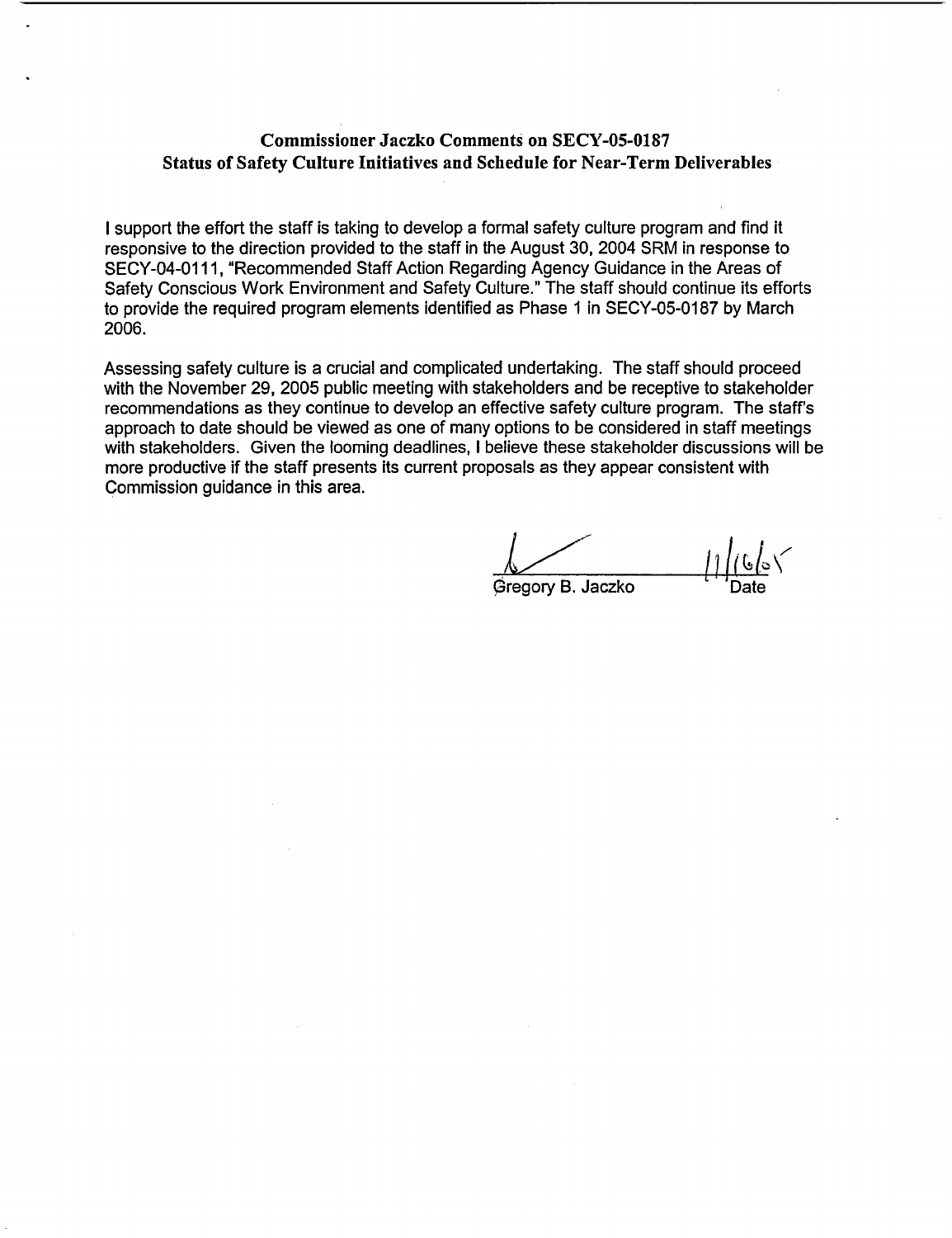# RESPONSE SHEET

- TO: Annette Vietti-Cook, Secretary
- FROM: COMMISSIONER LYONS

# SUBJECT: SECY-05-0187 - STATUS OF SAFETY CULTURE INITIATIVES AND SCHEDULE FOR NEAR-TERM DELIVERABLES

Approved with comment  $X$  Disapproved  $\frac{X}{X}$  Disapproved  $\frac{X}{X}$ Not Participating

COMMENTS:

SIGNATURĘ

**<sup>I</sup>'** / z *"/ -* DATI

Entered on "STARS" Yes X No